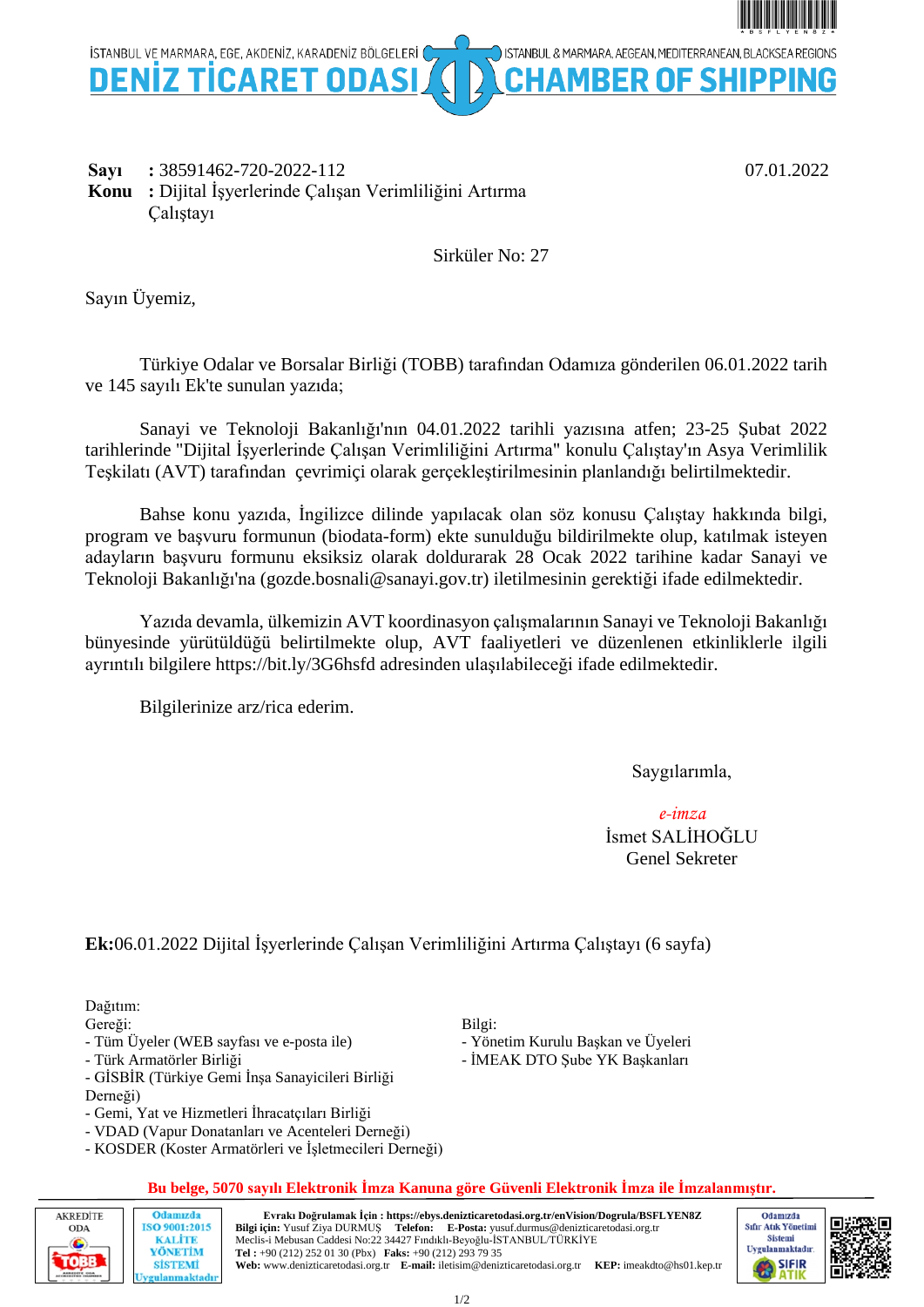



Odamızda ISO 9001:2015 **KALITE** YÖNETİM **SİSTEMİ** ygulanmaktadır

ISTANBUL VE MARMARA, EGE, AKDENIZ, KARADENIZ BÖLGELERI CHRISTING TURA RET ODASI

**Evrakı Doğrulamak İçin : https://ebys.denizticaretodasi.org.tr/enVision/Dogrula/BSFLYEN8Z Bilgi için:** Yusuf Ziya DURMUŞ **Telefon: E-Posta:** yusuf.durmus@denizticaretodasi.org.tr Meclis-i Mebusan Caddesi No:22 34427 Fındıklı-Beyoğlu-İSTANBUL/TÜRKİYE **Tel :** +90 (212) 252 01 30 (Pbx) **Faks:** +90 (212) 293 79 35 **Web:** www.denizticaretodasi.org.tr **E-mail:** iletisim@denizticaretodasi.org.tr **KEP:** imeakdto@hs01.kep.tr



\*BSFLYEN8Z\*

ISTANBUL & MARMARA, AEGEAN, MEDITERRANEAN, BLACKSEA REGIONS

**MBER OF SHIPPING** 



2/2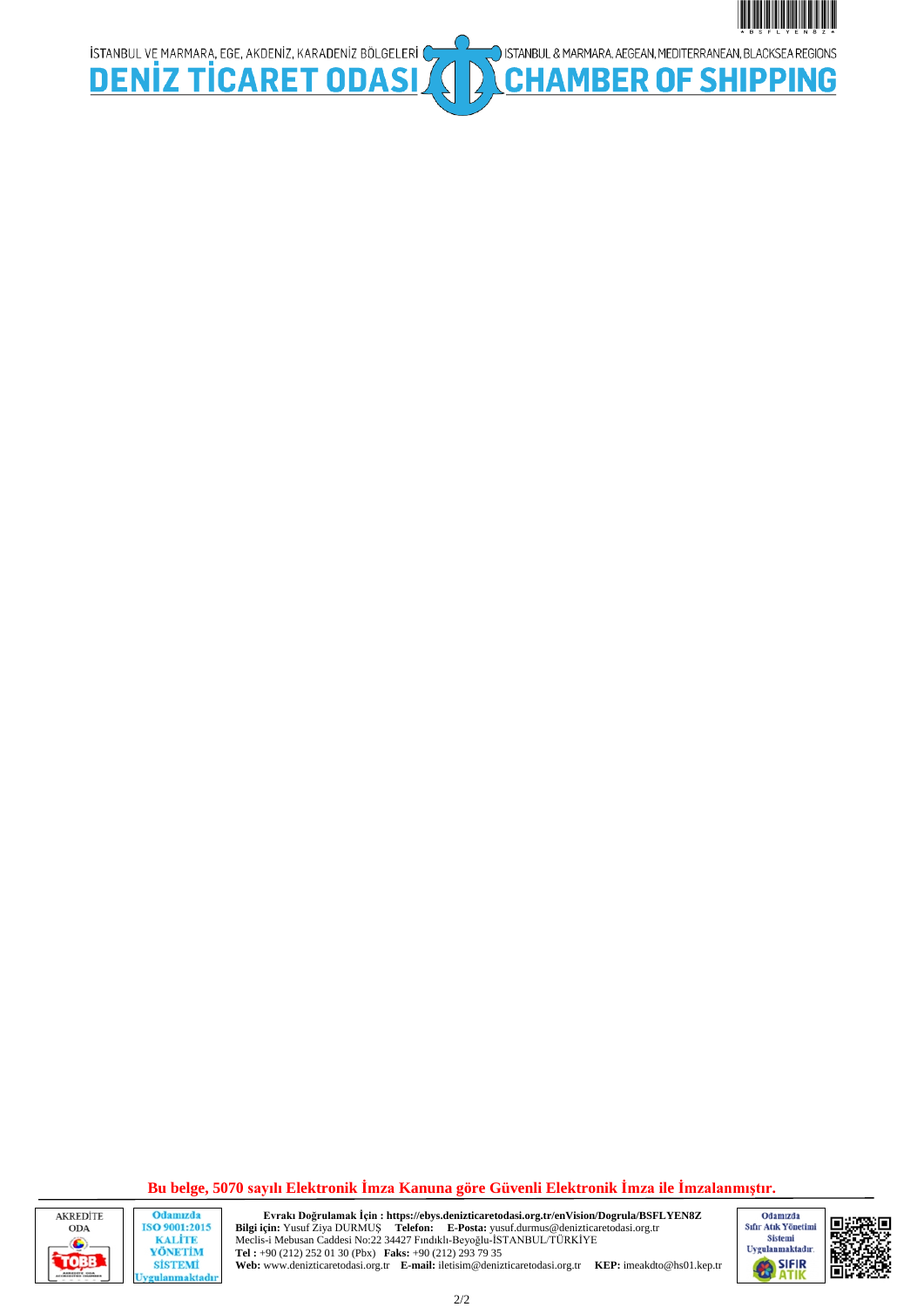



**Dumlupınar Bulvarı No:252 (Eskişehir Yolu 9. Km.) 06530 /ANKARA www.tobb.org.tr - tobb@hs01.kep.tr**

**Sayı** : E-34221550-720-145 **Tarih**: 06.01.2022

# **Konu** : Dijital İşyerlerinde Çalışan Verimliliğini Artırma Çalıştayı

# **TÜM ODALAR (Genel Sekreterlik)**

İlgi : Sanayi ve Teknoloji Bakanlığı'nın 04.01.2022 tarihli e-postası.

Sanayi ve Teknoloji Bakanlığı'ndan alınan ilgide kayıtlı e-postada, Asya Verimlilik Teşkilatı (AVT) tarafından 23-25 Şubat 202 tarihlerinde çevrimiçi olarak "Dijital İşyerlerinde Çalışan Verimliliğini Artırma" konulu çalıştayın düzenlenmesi planlandığı bildirilmektedir.

İngilizce dilinde yapılacak olan söz konusu çalıştay hakkında bilgi, program ve başvuru formu (biodataform) ekte sunulmakta olup, katılmak isteyen adayların başvuru formunu eksiksiz doldurarak 28 Ocak 202 tarihine kadar Sanayi ve Teknoloji Bakanlığı'na (gozde.bosnali@sanayi.gov.tr) iletilmesi gerekmektedir.

Ülkemizin AVT koordinasyon çalışmaları Sanayi ve Teknoloji Bakanlığı bünyesinde yürütülmekte olup, AVT faaliyetleri ve düzenlenen etkinliklerle ilgili ayrıntılı bilgilere https://sanayi.gov.tr/merkezbirimi/92d9c73bddbb/asya-verimlilik-teskilati adresinden ulaşılabilmektedir.

Bilgilerinizi ve konunun ilgili üyelerinize duyurulmasını rica ederim.

Saygılarımla,

*e-imza*

Ali Emre YURDAKUL Genel Sekreter Yardımcısı

EK:

- 1- Başvuru Formu
- 2- Çok ülkeli dijital programların uygulama prosedürleri (2 sayfa)
- 3- Proje bilgisi (3 sayfa)

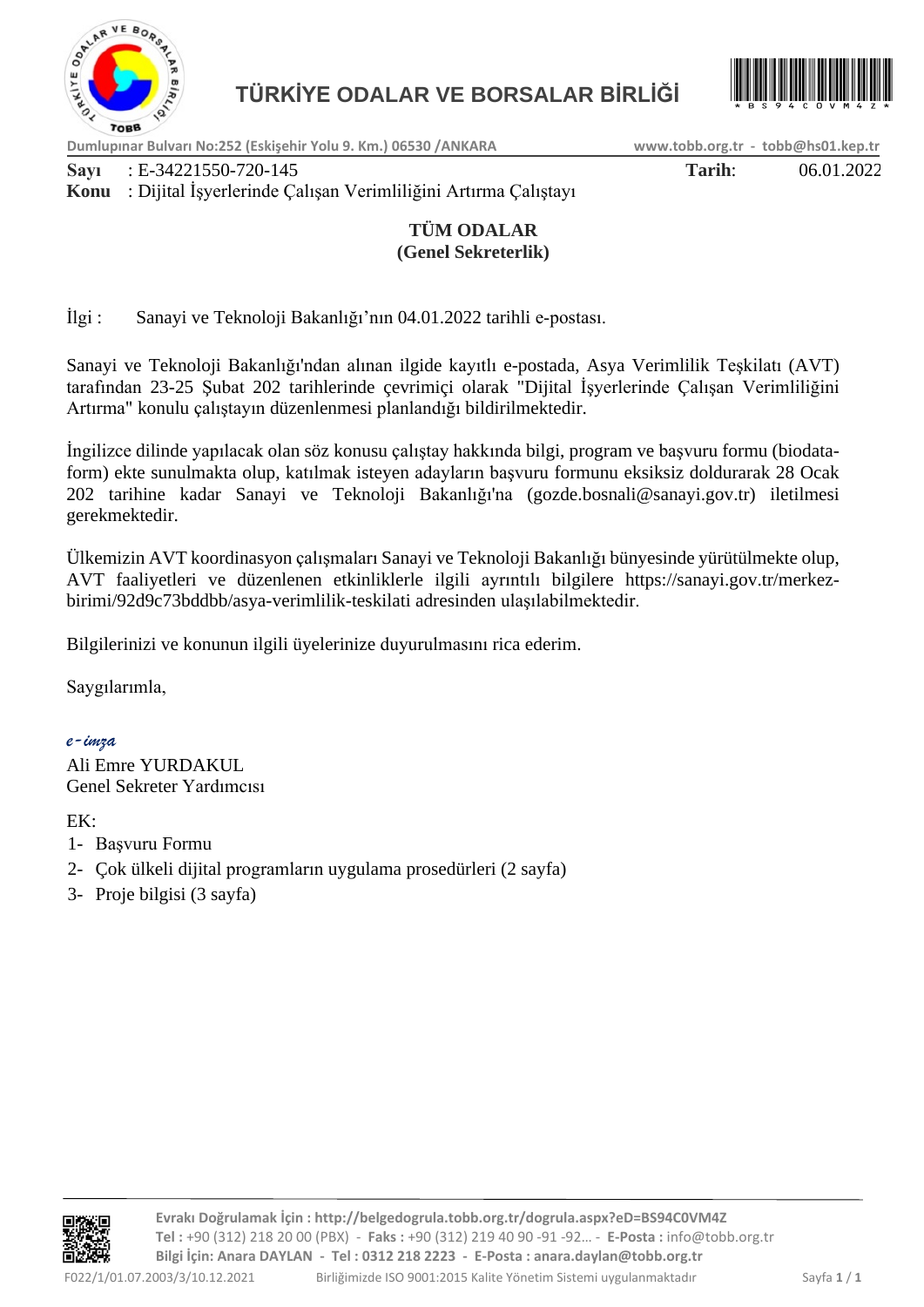### **IMPLEMENTATION PROCEDURES FOR APO DIGITAL MULTICOUNTRY PROJECTS (CONFERENCES/OBSERVATIONAL STUDY MISSIONS/TRAINING COURSES/WORKSHOPS)**

## **(Effective from 8 October 2021)**

### **1. Modality of Implementation**

- a. The sessions will be conducted virtually.
- b. The duration of each day's sessions will be around three hours for observational study missions, training courses, and workshops.
- c. The duration of sessions will be around four hours for conferences.
- d. The APO Secretariat will inform resource persons and participants of the link to the virtual sessions.
- e. The link will be exclusive to resource persons and participants and should not be shared.

### **2. Requirements of Participants**

- a. Competent in connecting to virtual meetings, including independently undertaking troubleshooting in the event of poor or lost connections.
- b. Proficient in English, both written and spoken.
- c. Have necessary devices comprising a computer, web camera, microphone, and speaker or headphones.
- d. Access to internet connections suitable for videoconferencing. Stable, wired LAN connections are preferred.
- e. Follow the instructions of moderators/presenters in asking questions, joining discussions, and answering questions.
- f. Wear appropriate business attire during the sessions.

### **3. Actions by Member Countries**

- a. Each participating country should nominate three or more candidates in order of preference for observational study missions, training courses, and workshops, and five or more candidates for conferences.
- b. All nominations must be endorsed by an APO Director or Alternate Director and submitted by a Liaison Officer (LO) or designated officer. Self-nominations will not be accepted.
- c. Nominations should reach the Secretariat before the deadline.
- d. Each nomination must be accompanied by the APO biodata form and uploaded to the APO Document Management System/Fleekdrive by NPOs. LOs are requested to notify the Secretariat once biodata forms have been uploaded. The biodata form is available on the APO website.
- e. If a selected participant becomes unable to participate, the NPO concerned should inform the APO Secretariat and host country promptly.

# **4. Actions by the APO Secretariat**

- a. Selection of candidates will be at the discretion of the Participant Selection Committee of the APO Secretariat.
- b. Selection of candidates will be completed and announced two weeks prior to the start of the sessions.
- c. Slots that become available due to withdrawal of a selected candidate(s) or lack of nominations by a member country may be filled by alternates to be selected on a merit basis.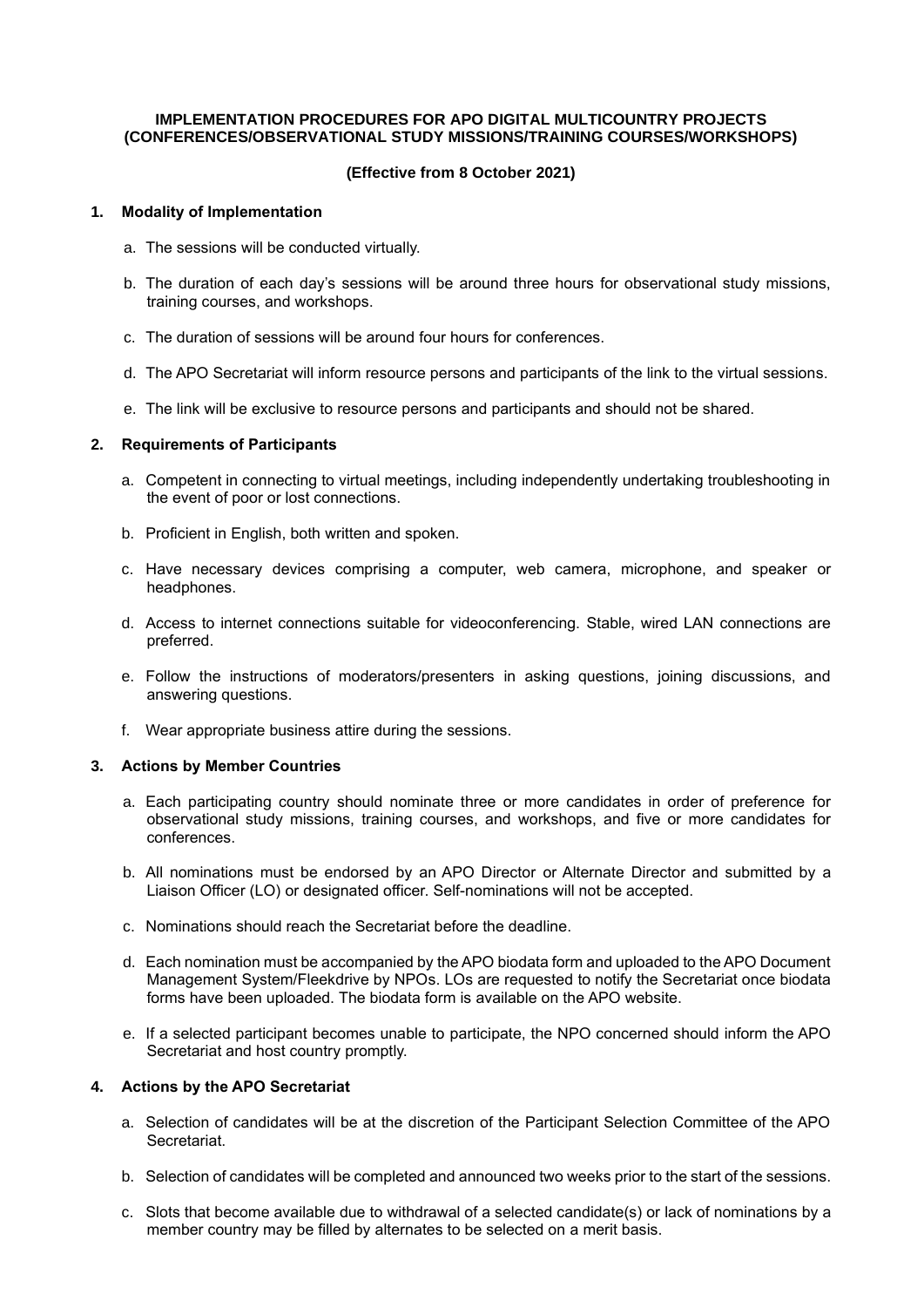d. The APO Secretariat will inform NPOs of the final program and link to the virtual sessions one week prior to commencement.

## **5. Participating Country Expenses (PCEs)**

- a. PCEs apply to selected participants from large, profit-making organizations in training courses and observational study missions.
- b. The PCE rate is fixed at USD150.00 per participant.
- c. The APO Secretariat will notify NPOs concerned before issuing Letters of Acceptance to participants.
- d. Invoices will be sent to NPOs concerned at the end of the year.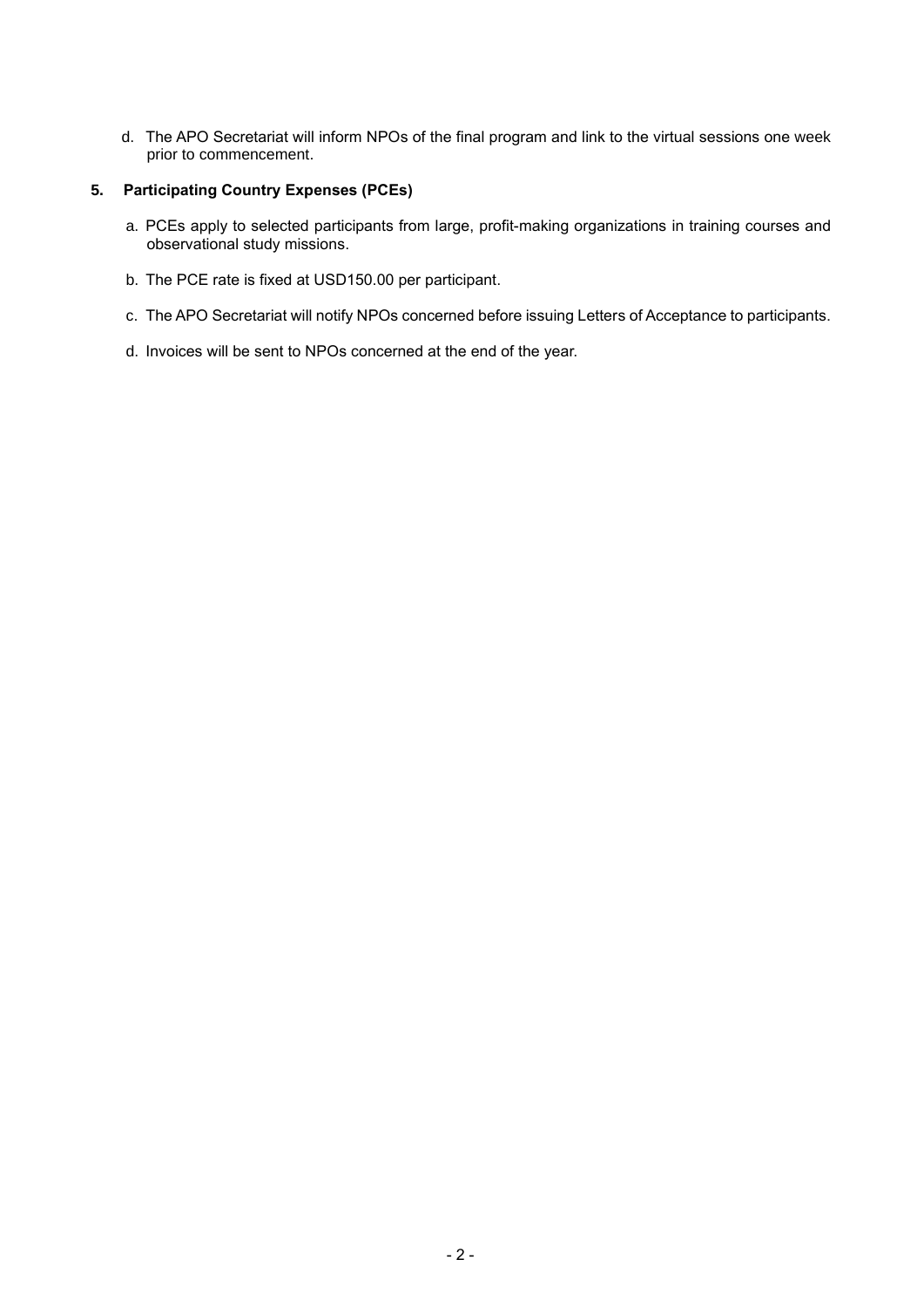

# PROJECT NOTIFICATION

# Ref. No.: 22-CP-14-GE-WSP-A-PN2100100-001

| Date of Issue                         | 24 December 2021                                                                                                                                                                                                                                                                                                            |
|---------------------------------------|-----------------------------------------------------------------------------------------------------------------------------------------------------------------------------------------------------------------------------------------------------------------------------------------------------------------------------|
| <b>Project Code</b>                   | 22-CP-14-GE-WSP-A                                                                                                                                                                                                                                                                                                           |
| Title                                 | Workshop on Enhancing Employee Productivity in the Digital<br>Workplace                                                                                                                                                                                                                                                     |
| <b>Timing and Duration</b>            | 23-25 February 2022 (three days)                                                                                                                                                                                                                                                                                            |
| <b>Hosting Country(ies)</b>           | Thailand                                                                                                                                                                                                                                                                                                                    |
| <b>Modality</b>                       | Digital Multicountry                                                                                                                                                                                                                                                                                                        |
| Implementing Organization(s)          | Thailand Productivity Institute and APO Secretariat                                                                                                                                                                                                                                                                         |
| <b>Participating Country(ies)</b>     | <b>All Member Countries</b>                                                                                                                                                                                                                                                                                                 |
| <b>Overseas Participants</b>          | 38                                                                                                                                                                                                                                                                                                                          |
| <b>Local Participants</b>             | 12                                                                                                                                                                                                                                                                                                                          |
| <b>Qualifications of Participants</b> | Policymakers and government officials, consultants or<br>trainers from National Productivity Organizations, and<br>representatives of industrial associations or enterprises<br>on government policy for human resources<br>working<br>development, productivity enhancement initiatives, and<br>human resources management |
| Nomination of Participants            | All nominations must be submitted through National<br>Productivity Organizations of member countries                                                                                                                                                                                                                        |
| <b>Closing Date for Nominations</b>   | 28 January 2022                                                                                                                                                                                                                                                                                                             |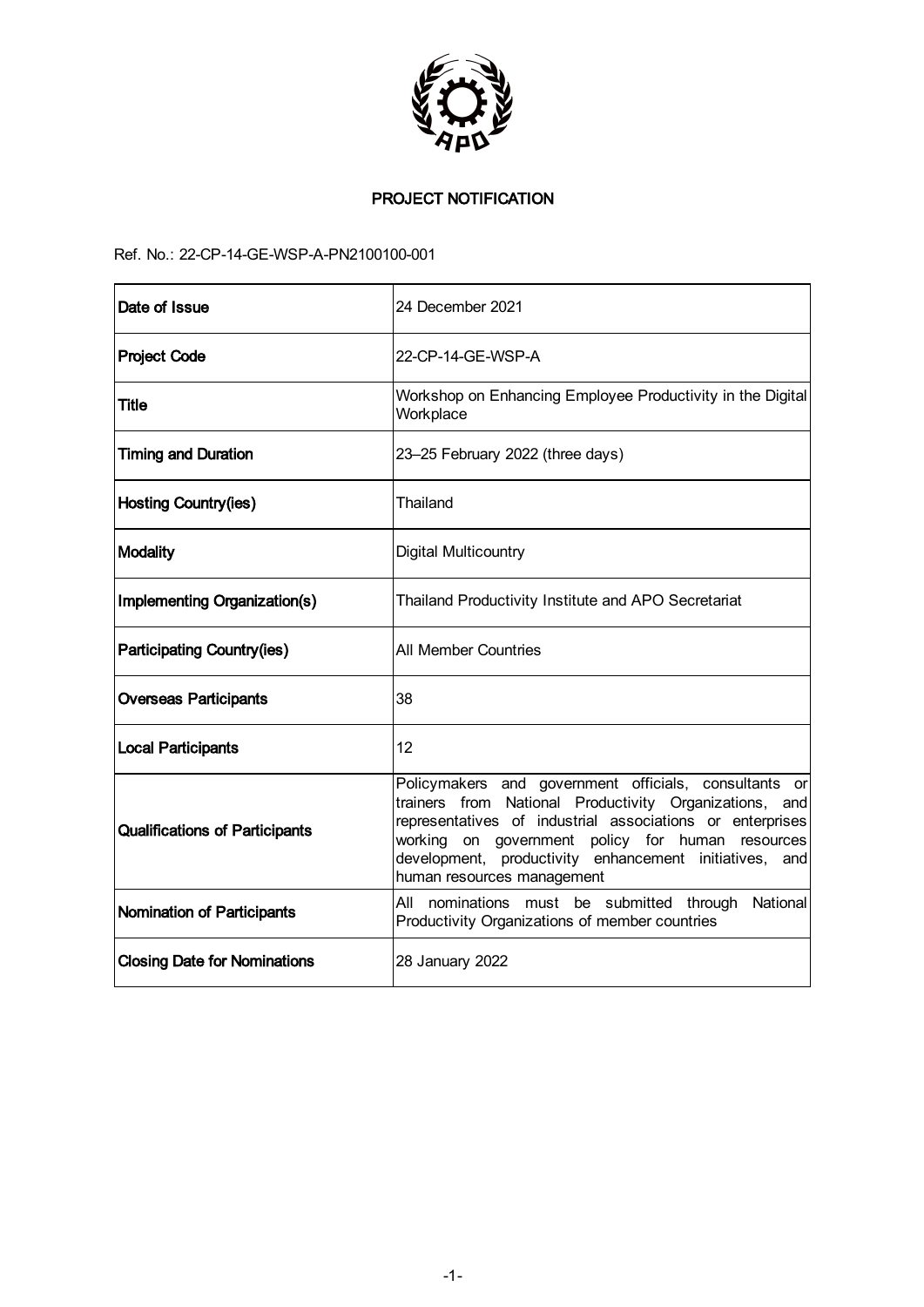# 1. Objectives

- a. Understand how digital workplaces function.
- b. Learn appropriate skills for enhancing productivity in digital workplaces.
- c. Examine how digital workplaces impact worker efficiency and productivity.

### 2. Background

According to an October 2021 World Economic Forum report, the COVID-19 pandemic accelerated the shift to a digital-first world, making businesses rethink their operations. One key to business success post-COVID-19 is embracing the digital culture. Despite the adoption of new work styles and accelerated digital transformation, some organizations are struggling to adjust, which can be damaging to productivity. A key task for organizations in a post-COVID-19 world is to maintain new work styles without decreasing worker productivity.

Fujitsu, a Japanese multinational ICT equipment and service corporation, conducted the Global Digital Transformation Survey 2021. The results emphasized the importance of resilience; automation of business processes; data-driven management; providing seamless customer experiences; humancentric, purpose-driven management; ensuring customer and community trust; and ecosystem-based business models. All these aim at increased productivity from adopting digital transformation and making it sustainable.

CIO, a US technology and IT magazine, quoted Gartner analyst Carol Rozwell in the January 2019 article "Digital workplace strategy: 10 steps to great agility, productivity." The digital workplace is a business strategy aimed at boosting employee engagement and agility through consumerization of the work environment. This is meant to help individuals and teams work more productively while maintaining optimal operations. Computers, mobile devices, and productivity and collaboration applications are widely used, and virtual assistant technology, chatbots, and personal analytics have also become more common recently.

New communication and collaboration technologies are transforming the way employees interact in enterprises, opening doors to smarter, more productive work. Technology acts as a great enabler in improving workplace culture and engagement. This workshop will examine in detail how to enhance employee productivity in digital workplaces.

# 3. Scope, Methodology, and Certificate of Attendance

The duration of each day's sessions will be around three hours comprising presentations by experts, group discussions, and other relevant learning methods. The indicative topics of the presentations are:

Dav 1:

- Major changes in the workplace in the digital era
- Defining the digital workplace and the digital workplace framework
- Technology: The digital workplace toolbox

Day 2:

- Governance, risk, and compliance
- **•** Business drivers: Measurable business value
- Data-driven management

Day 3:

- Digital workplace best practices from Japan
- Human-centric management in the digital era
- Nurturing and maintaining a digital culture

The detailed program and list of speakers will be provided two weeks prior to the sessions with announcement of the names of the selected participants.